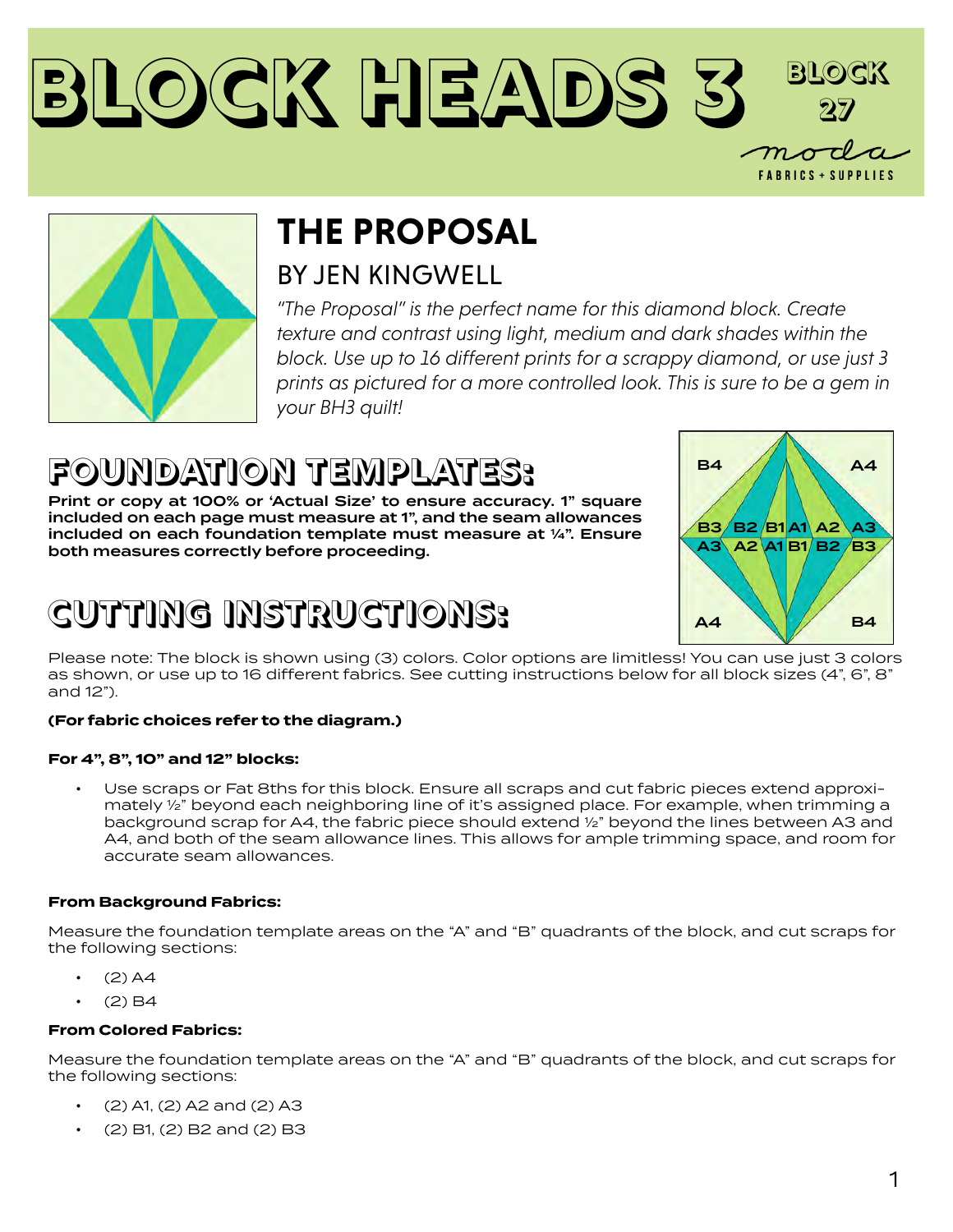## **ASSEMBLY INSTRUCTIONS:**

### **Foundation Paper Piecing General Instructions:**

- Cut out foundation paper templates from all sheets making sure to include the outermost line for the ¼" seam allowance.
- Complete (2) "A" foundation templates and (2) "B" foundation templates for a whole block. Complete foundation templates in order numerically and alphabetically.
- Use 1/4" seams and snip threads for a nice finish.
- When trimming each paper pieced unit, be sure that fabric extends to the edge of the paper to secure your block with a 1/4" seam.
- Shorten stitch length to approximately 1 1.5 depending on your machine. This will make paper removal easier.

### **Foundation Paper Piecing Instructions using the "A" Template:**

- allow for plenty of trimming room and seam allowances. If your fabric piece is 1. Place your chosen fabric piece on A1 of the foundation template, wrong sides together. The printed side of paper should be facing up. Ensure that the piece of fabric covers all neighboring printed lines by at least ½". (All cut pieces should short or seems too small, recut a larger piece.)
- 2. Once fabric is positioned properly, pin in place with a small pin.
- 3. Begin by trimming the fabric a  $\frac{1}{4}$ " away from the printed line between sections A1 and A2. The trimmed portion of the fabric should hang over the line, and into section A2.
- 4. Place the cut fabric piece for A2, right sides together and edges aligned with the A1 piece of fabric. Pin in place if necessary. Before sewing, ensure that the A2 fabric will cover all neighboring lines by at least ½" after being sewn.
- backstitching at the beginning and end of the seam. Press A2 fabric out and 5. Sew along the printed line between A1 & A2 using a short stitch length, away from A1.
- E Complete the "B" foundation template separately. 6. Continue using these methods to complete a full "A" foundation template.
- 7. Trim sides, making sure not to cut into the 1/4" seam allowance. Snip threads.
- 8. Repeat to complete (2) "A" foundation templates and (2) "B" foundation templates.



#### Paper on top



Fabric is under paper and are wrong sides together



#### Paper on top



Fabric is under paper and are wrong sides together

2

**Block Heads 3** 



Block 27 - The Proposal Block 27 - The Proposal Kingwel  $\overline{\theta}$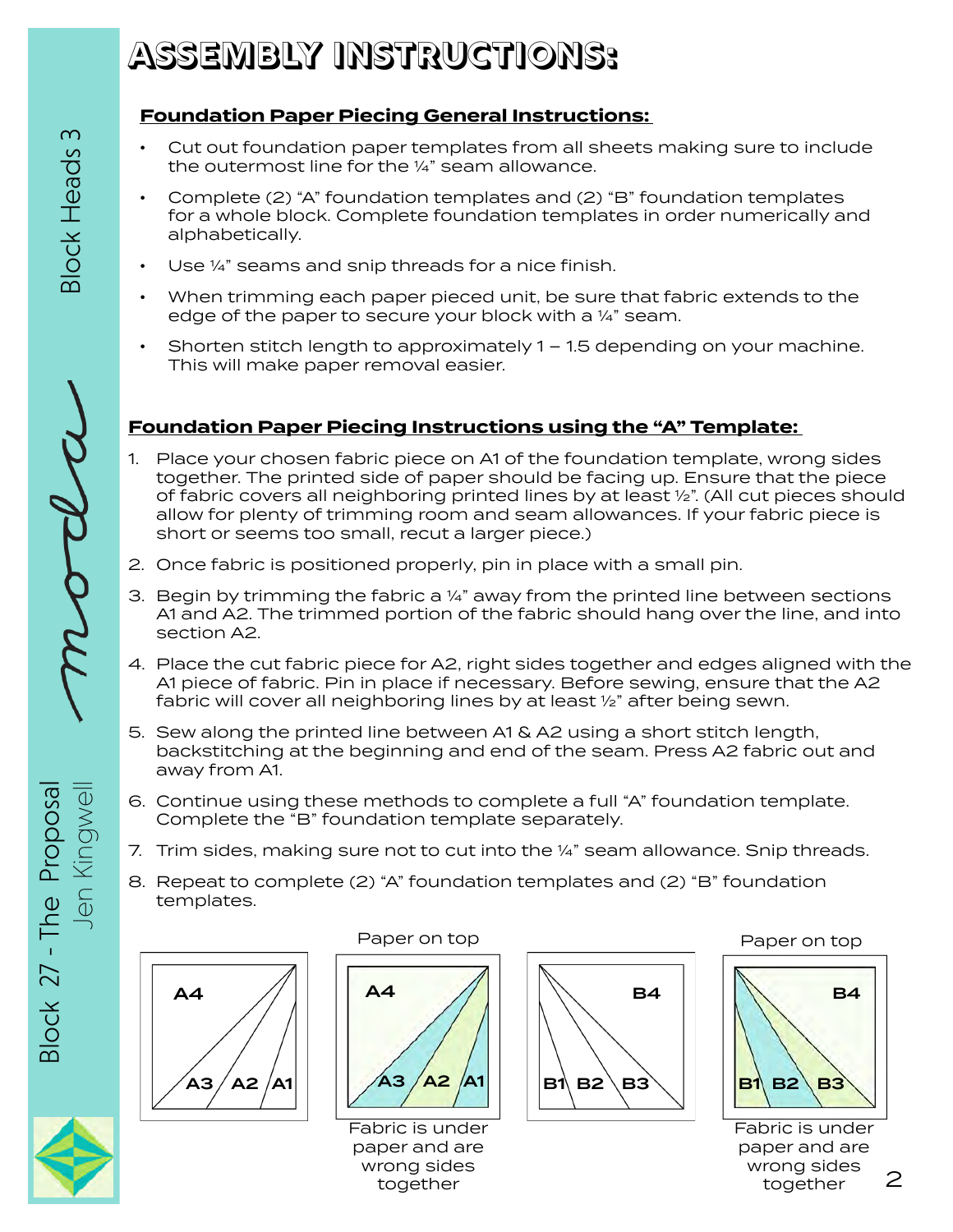## **ASSEMBLY INSTRUCTIONS:**

### **Foundation Paper Piecing Instructions Continued:**



- 9. Lay out the "A" and "B" foundation templates as shown in the diagram. Sew together using the ¼'' seams provided on the foundation templates. Press seams open to reduce bulk.
- 9. Once sewn, carefully remove the paper from the completed block. Press thoroughly for a nice finish.





- E 11. Trim block using the guide listed below:
	- a.  $4 \frac{1}{2}$  x 4  $\frac{1}{2}$  unfinished (4" x 4" finished)
	- b.  $6\frac{1}{2}$  x  $6\frac{1}{2}$  unfinished (6" x 6" finished)
	- c.  $8\frac{1}{2}$  x  $8\frac{1}{2}$  unfinished (8" x 8" finished)
	- d. 12  $\frac{1}{2}$  x 12  $\frac{1}{2}$  unfinished (12" x 12" finished)

## **DESIGNER INFO**

New Collection: Jen's collection Fine and Sunny, which shipped to stores in April 2020, features a light, pretty palette with delacate color tones. Many low volume skus give you the chance to mix and match prints for a scrappy but controlled quilt!





Jen Kingwell

www.jenkingwelldesigns.com

**o** @jenkingwell





Jen Kingwell **Modell Club** 

**Block 27 - The Proposa** Block 27 - The Proposal Jen Kingwel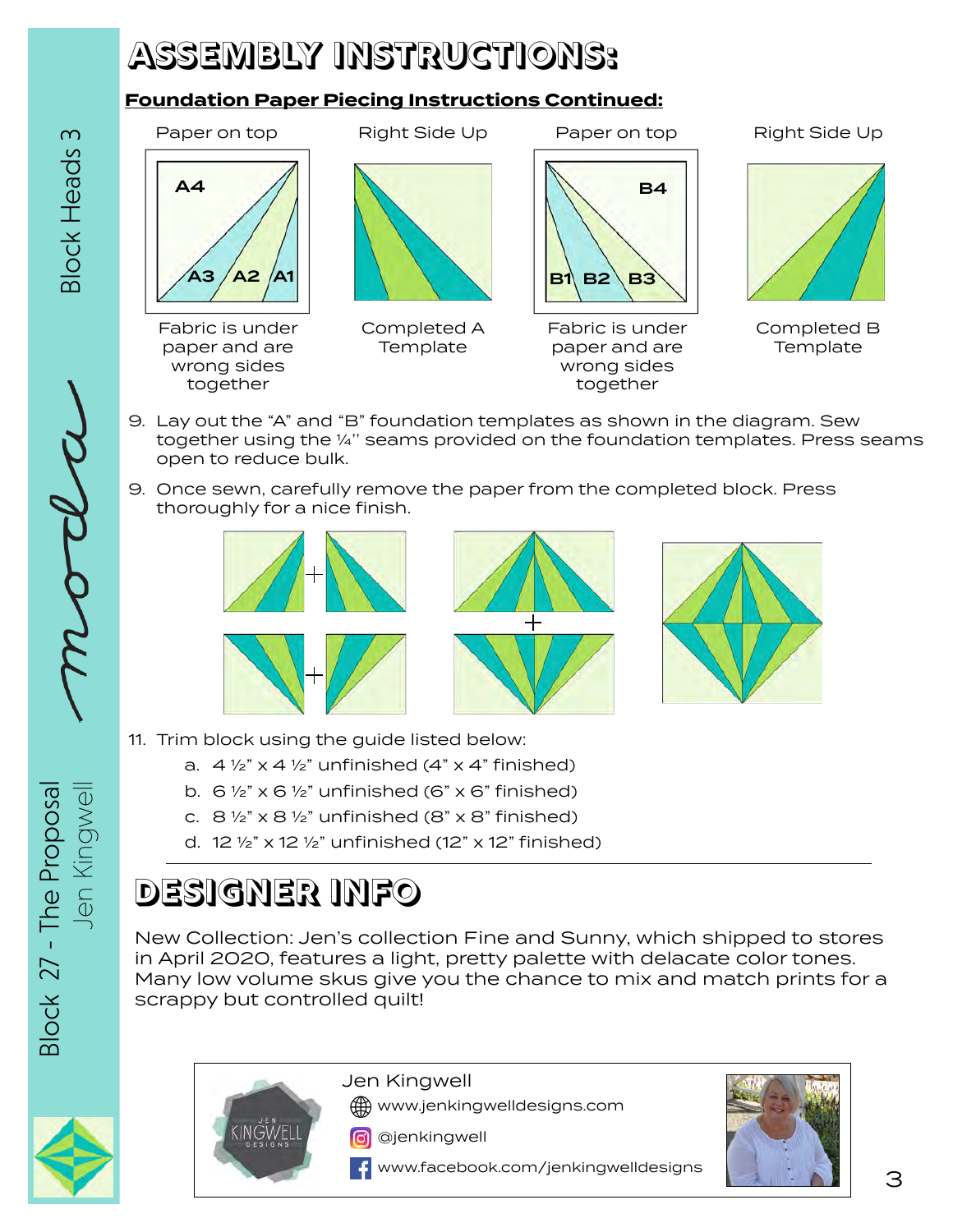## 4" Block by Jen Kingwell

*Ensure that block measures 1" and seam allowances on foundation templates measure 1/4". BOTH MEASUREMENTS SHOULD BE CHECKED.* 

1 inch

**FABRICS + SUPPLIES** 

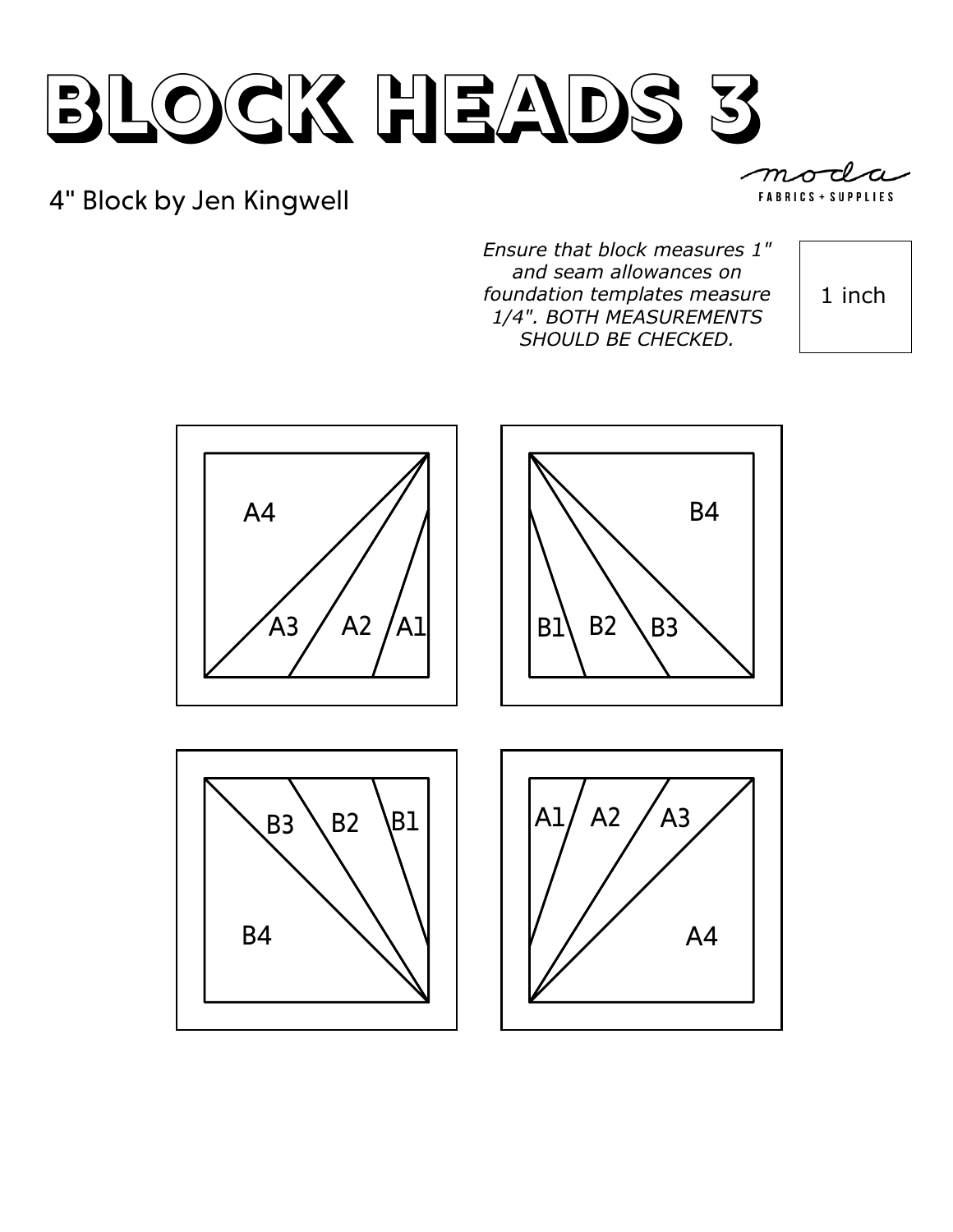## 6" Block by Jen Kingwell

 $m_{\mathscr{A}}$ FABRICS + SUPPLIES

*Ensure that block measures 1" and seam allowances on foundation templates measure 1/4". BOTH MEASUREMENTS SHOULD BE CHECKED.* 









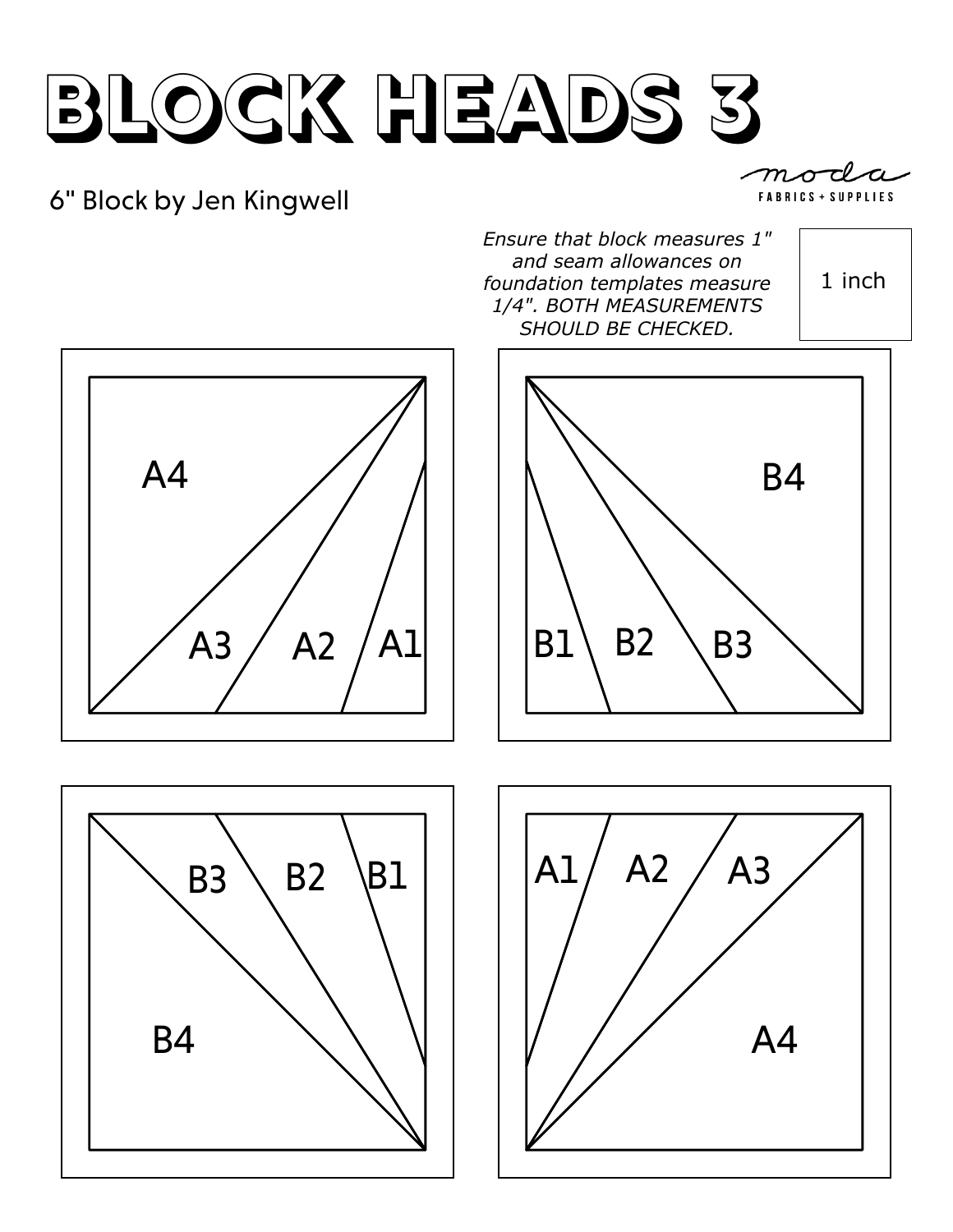### 8" Block by Jen Kingwell

*Ensure that block measures 1" and seam allowances on foundation templates measure 1/4". BOTH MEASUREMENTS SHOULD BE CHECKED.* 





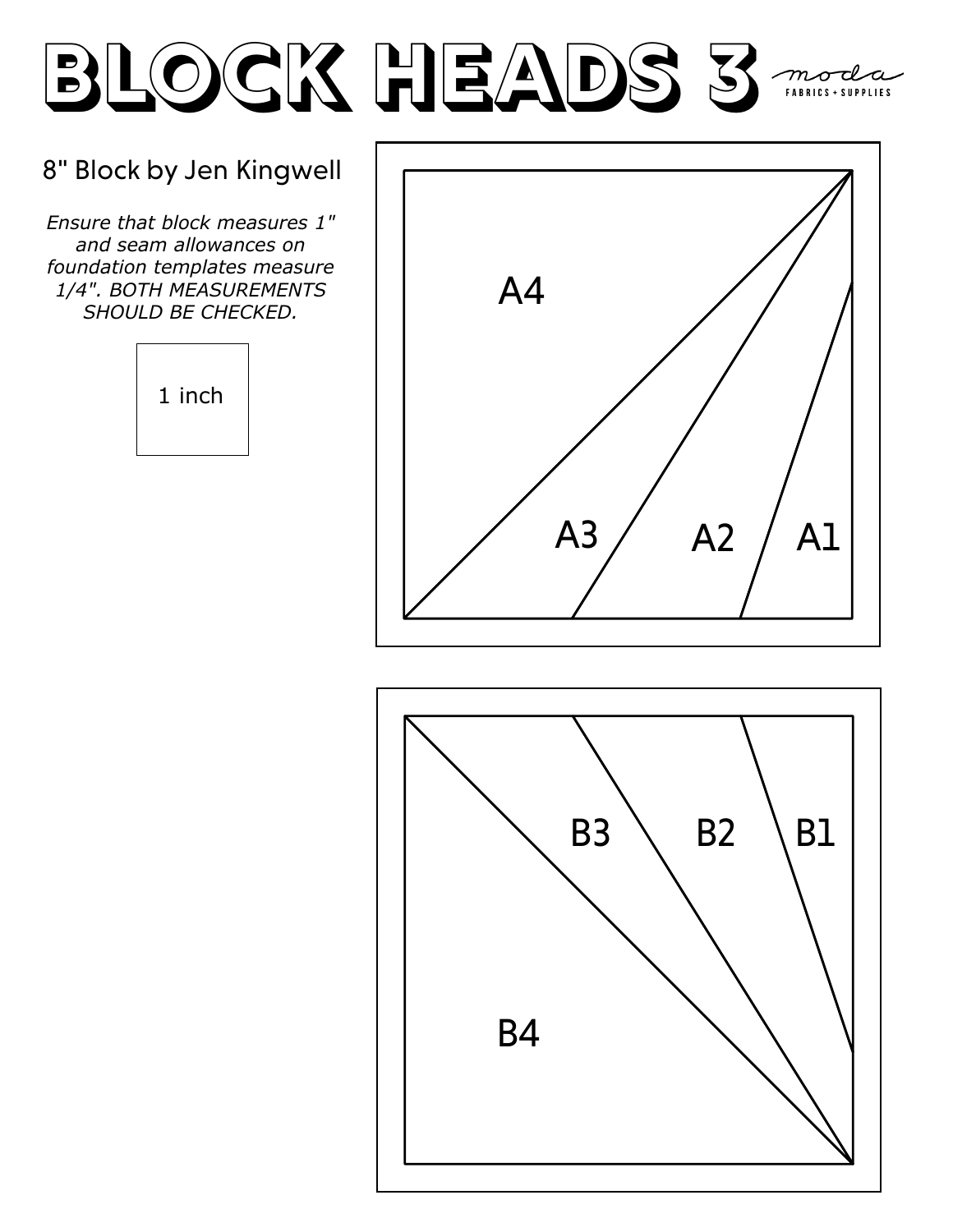

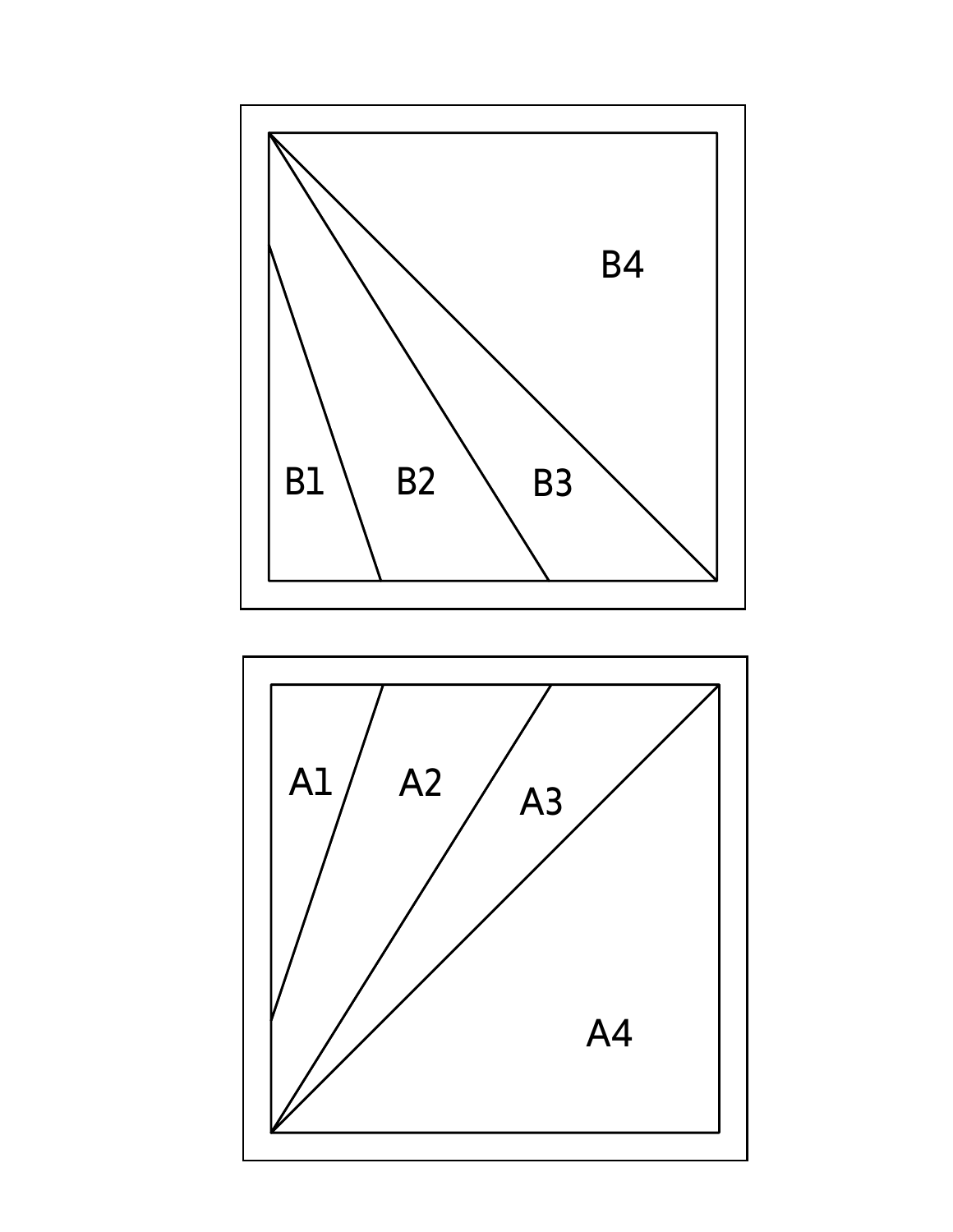## 12" Block by Jen Kingwell

**FABRICS + SUPPLIES** 

*Ensure that block measures 1" and seam allowances on foundation templates measure 1/4". BOTH MEASUREMENTS SHOULD BE CHECKED.* 

1 inch

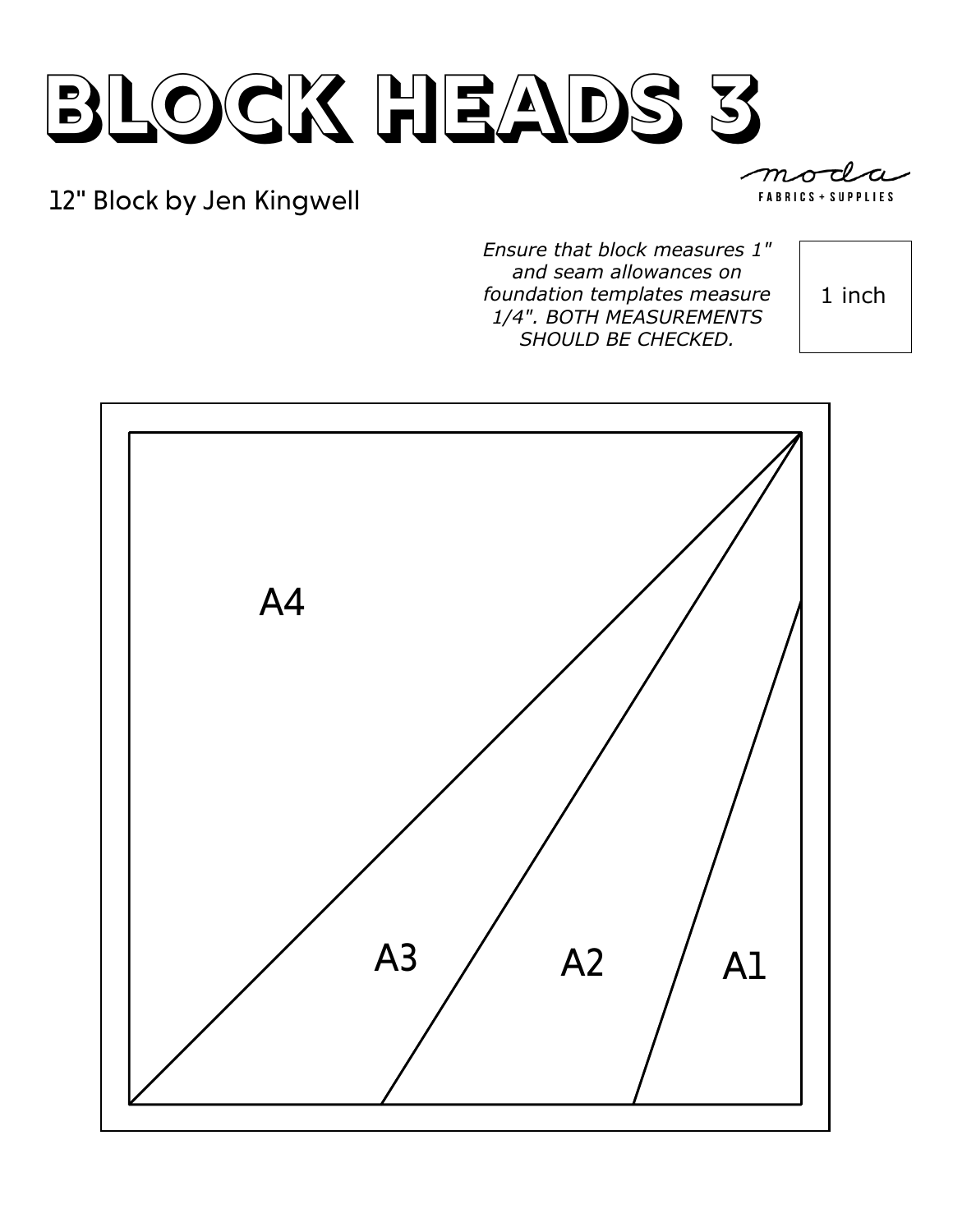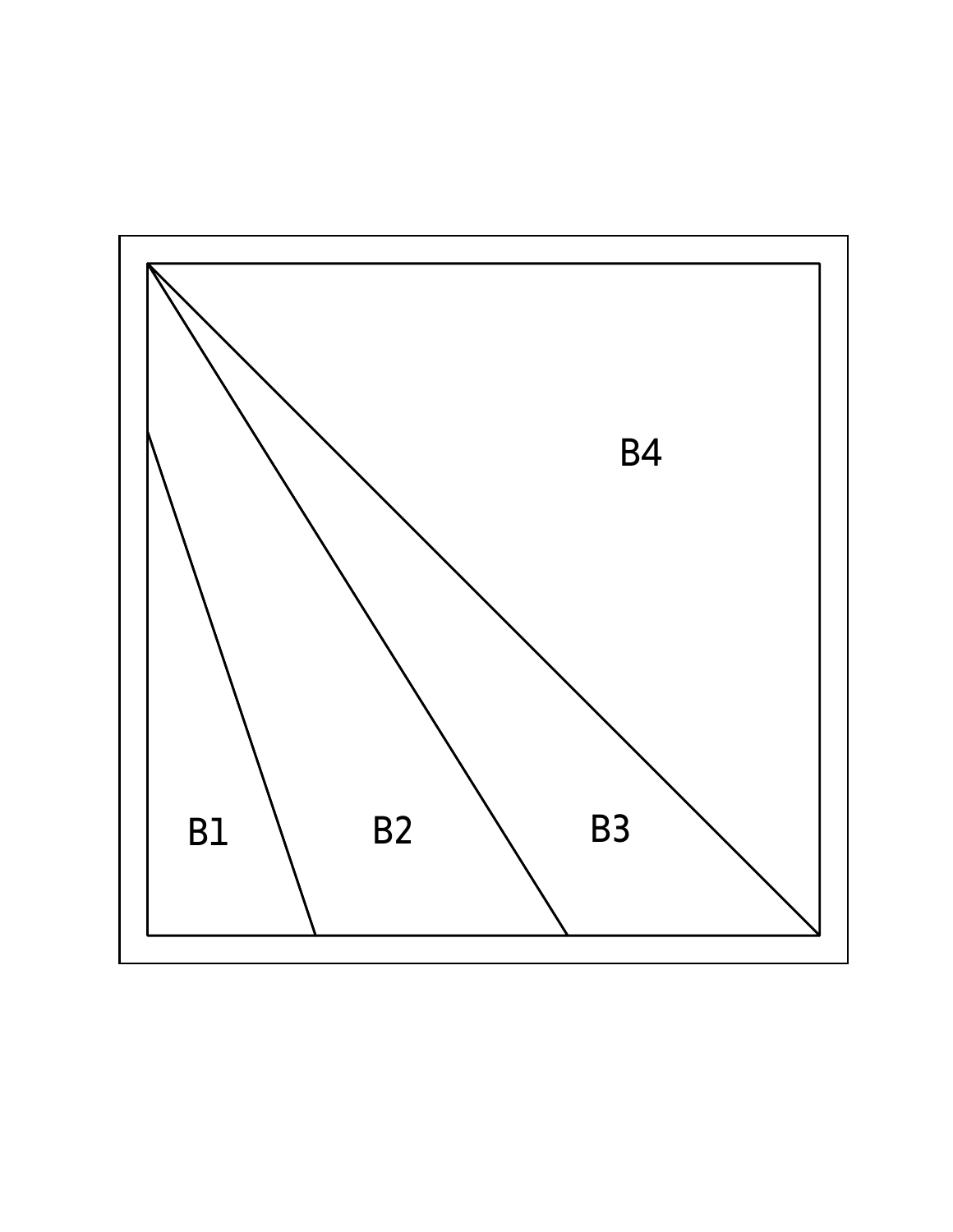